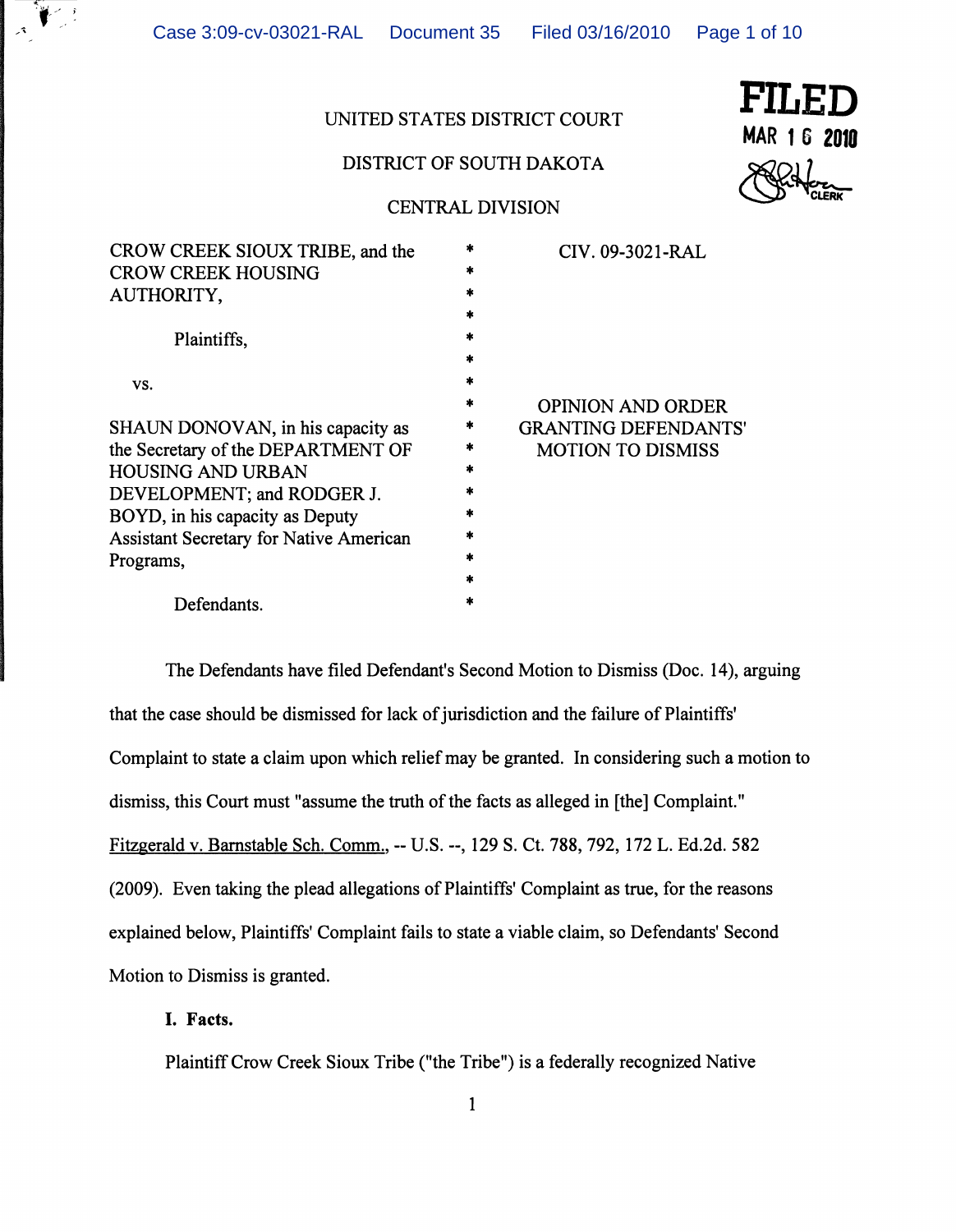$\mathbf{I}$ 

American Indian tribe. Plaintiffs' Complaint ("Complaint") at ¶ 5. The Tribal Council is the governing body of the Tribe, is composed of six elected members, and is led by the chairman of the Tribal Council.

Plaintiff Crow Creek Housing Authority ("Tribal Housing Authority") is a non-profit corporation chartered by the Tribe. Id. at  $\P$  6. A seven member Board of Commissioners manages the business and affairs of the Tribal Housing Authority, which is considered an agency of the Tribe. Id. at  $\P$  9. The Tribal Council appoints the members of the Board of Commissioners. Id. at  $\P$  10 and at Exhibit A thereto. The members of the Board of Commissioners serve two-year terms, and four of the seven commissioners must be present to constitute a quorum for transaction of business of the Tribal Housing Authority. Id. at  $\P$ 11-12. The Tribal Council has the authority to fill any vacancy occurring in the Board of Commissioners of the Tribal Housing Authority. Id. at 15. The Board of Commissioners itself may fill vacancies caused by "death, resignation, removal, disqualification or otherwise." Id. at 17.

Defendant Shaun Donovan is the secretary of the Department of Housing and Urban Development ("HUD"). Id. at ¶ 7. Defendant Rodger J. Boyd is a deputy assistant secretary for HUD's Native American Programs.  $\underline{Id}$  at  $\P$  8.

In March of 2009, three of the seven members of the board of commissioners of the Tribal Housing Authority were Norman Thompson, Sr., Randy Shields, Sr., and Thomas Thompson. Id. at 24. Those same three individuals presently are also members of the Tribal Council. Id. at 25. In March of 2009, HUD notified Norman Thompson, Sr., Randy Shields, Sr., and Thomas Thompson of their immediate suspension from participation and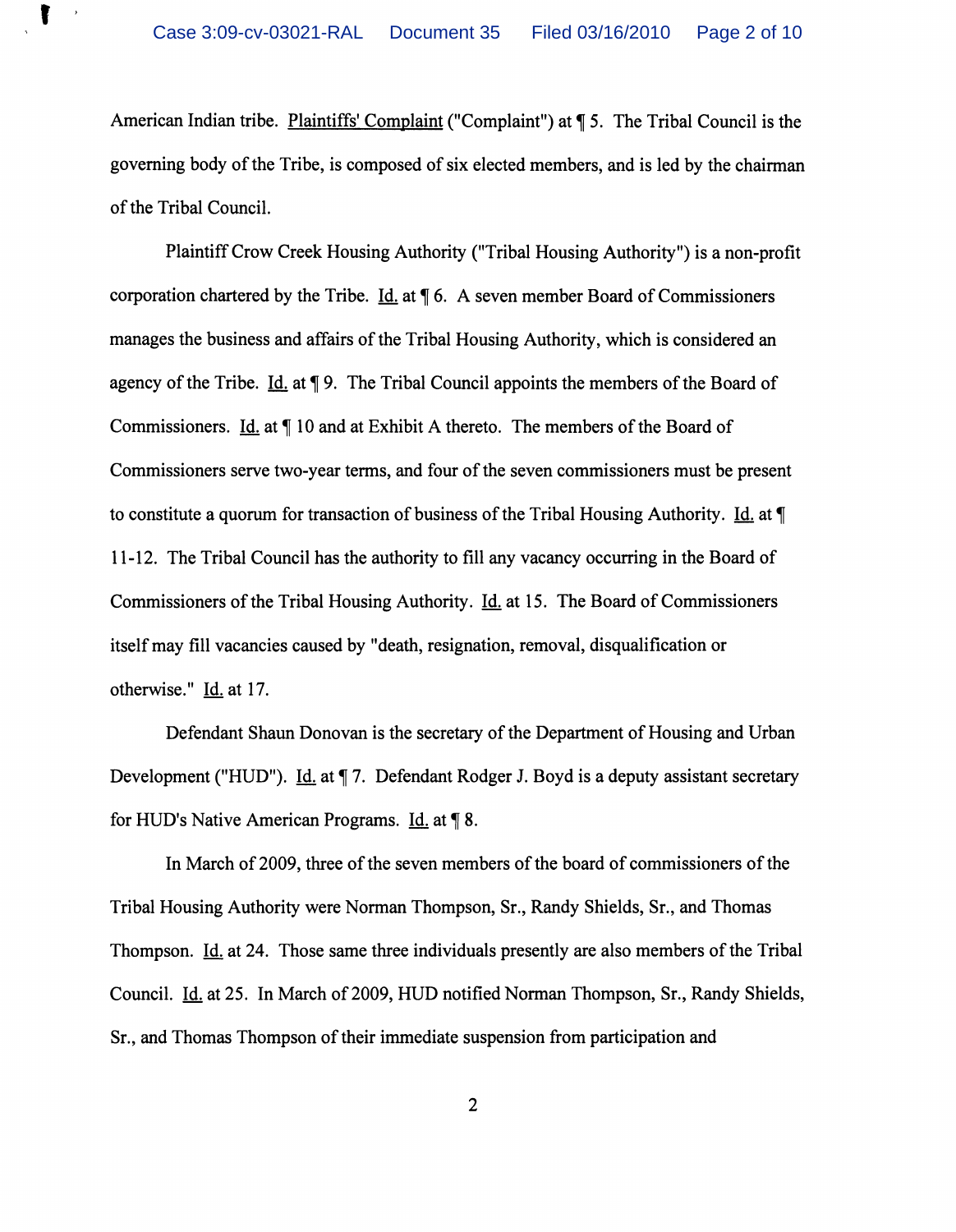procurement and nonprocurement transactions with HUD. Id. at  $\P$  24 and at Exhibit C thereto. The suspensions arose out of the indictment in this court of those three individuals. Id. at Exhibit C; see also United States of America v. Archie Baumann, Norman Thompson, Sr., Randy Shields, and Thomas Thompson, CR 08-30114 at Doc. 32 and 114 therein. These three Tribal Council and Board of Commissioner members -- Norman Thompson, Sr., Randy Shields, Sr., and Thomas Thompson (hereinafter "the indicted individuals") -- are charged with multiple counts of bribery in connection with a series of transactions of the Tribe involving more than \$5,000. CR 08-30114 at Doc. 32. In addition, the indicted individuals also are charged with taking harmful actions toward Brandon Sazue, the tribal chairman, with the intention of retaliating against Sazue for providing truthful information to law enforcement with regard to the charges against them. Id.

The HUD letters base the suspensions of the indicted individuals on 2 C.F.R. §§ 180.700 and 180.705. Complaint at Exhibit C. According to the HUD letter, the suspension of the indicted individuals was to protect the public interests and was temporary pending the outcome of the criminal proceedings or any related debarment action. Id. The charges against the indicted individuals are scheduled for jury trial beginning April 6, 2010. CR 08-30114 at Doc. 230.

The HUD letters advised each indicted individual that, to contest the suspension, they can submit a written argument or request an informal hearing. Complaint at Exhibit C. The letters provide specific notice that, under 2 C.F.R. § 180.730, the written suspensions must contain certain information, and further advise the indicted individuals of their right to a hearing. Id. at Exhibit C.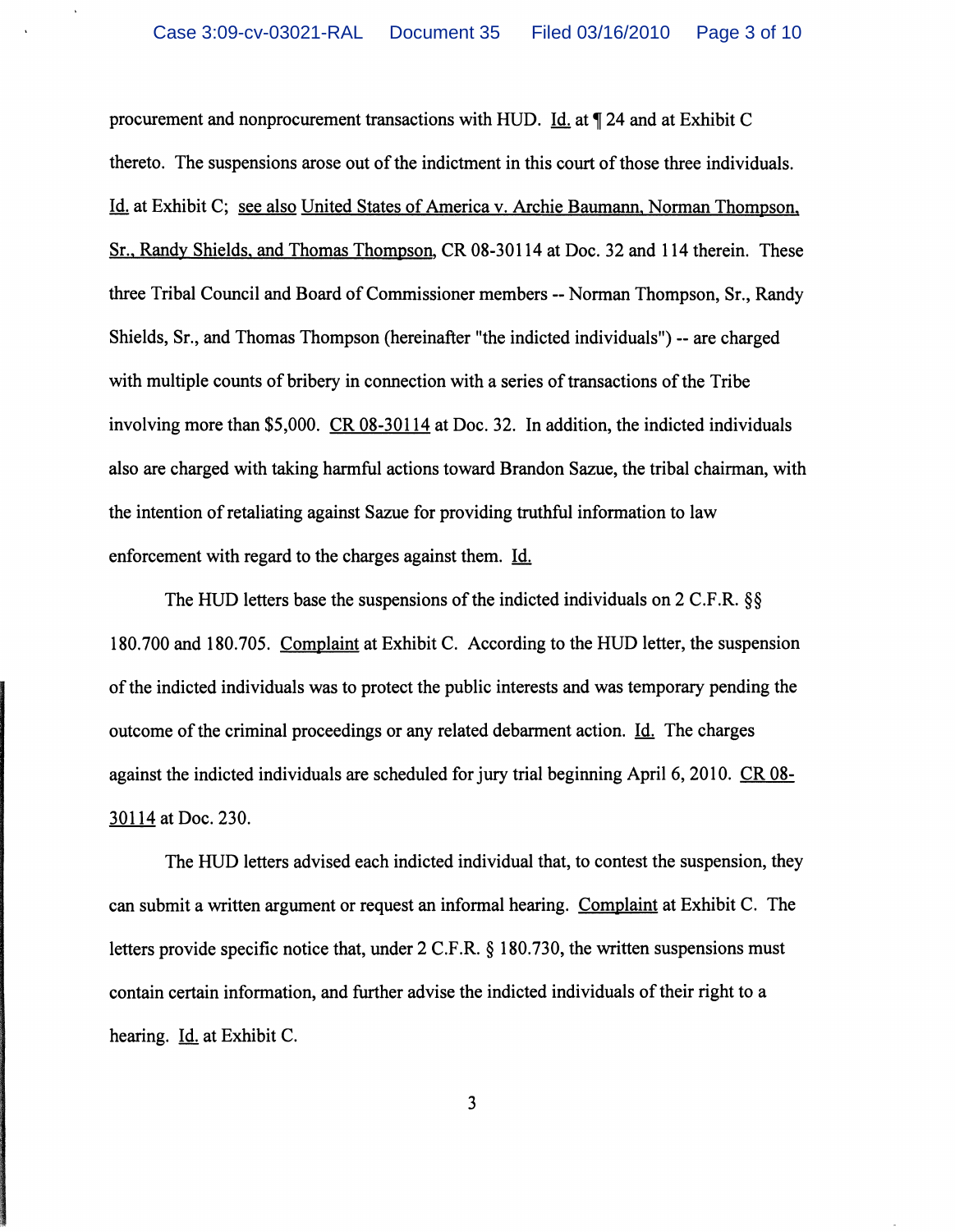$\,$  $\bar{\mathbf{v}}$ 

> The guidelines for when a federal agency should consider government-wide debarment and suspension are found at 2 C.F.R. part 180. The HUD adopted these regulations in 2 C.F.R. § 2424.10. The suspending official may impose suspension when there is an indictment of an offense listed under subpart 180.800(a). See 2 C.F.R. § 180.700(a). Under subpart 180.800(a)(3), offenses justifying suspension include bribery and obstruction of justice, as well as "the commission of any other offense indicating a lack of business integrity or business honesty that seriously and directly affects your present responsibility." 2 C.F.R. § 180.800(3)(4). HUD did not engage in consultation with the Tribe or Tribal Council prior to the suspension of the indicted individuals. Complaint at  $\P$ 34.

On June 29, 2009, Tribal Council vice chairman Randy Shields, Sr., one of the individuals under indictment and suspended by HUD, sent a formal request to HUD on behalf of the Tribe invoking the tribal consultation policy of HUD. Id. at  $\P$  36 and Exhibit E thereto. The letter requested formal government-to-government consultation to discuss all issues relating to the suspension of the three individuals. Id. The topics proposed for discussion included whether HUD's suspensions illegally infringed on the Tribe's right to self governance, whether HUD improperly imposed the suspension without first consulting with the Tribal Council, whether HUD should grant an exception to allow participation of the suspended individuals in selecting their successors, and whether HUD should reverse and vacate the suspensions pending meaningful consultation. Id. at  $\P$  36 and Exhibit E thereto.

On July 29, 2009, Defendant Boyd, HUD's deputy assistant secretary for Native American Programs, responded to Mr. Shields, denying the request for government-to-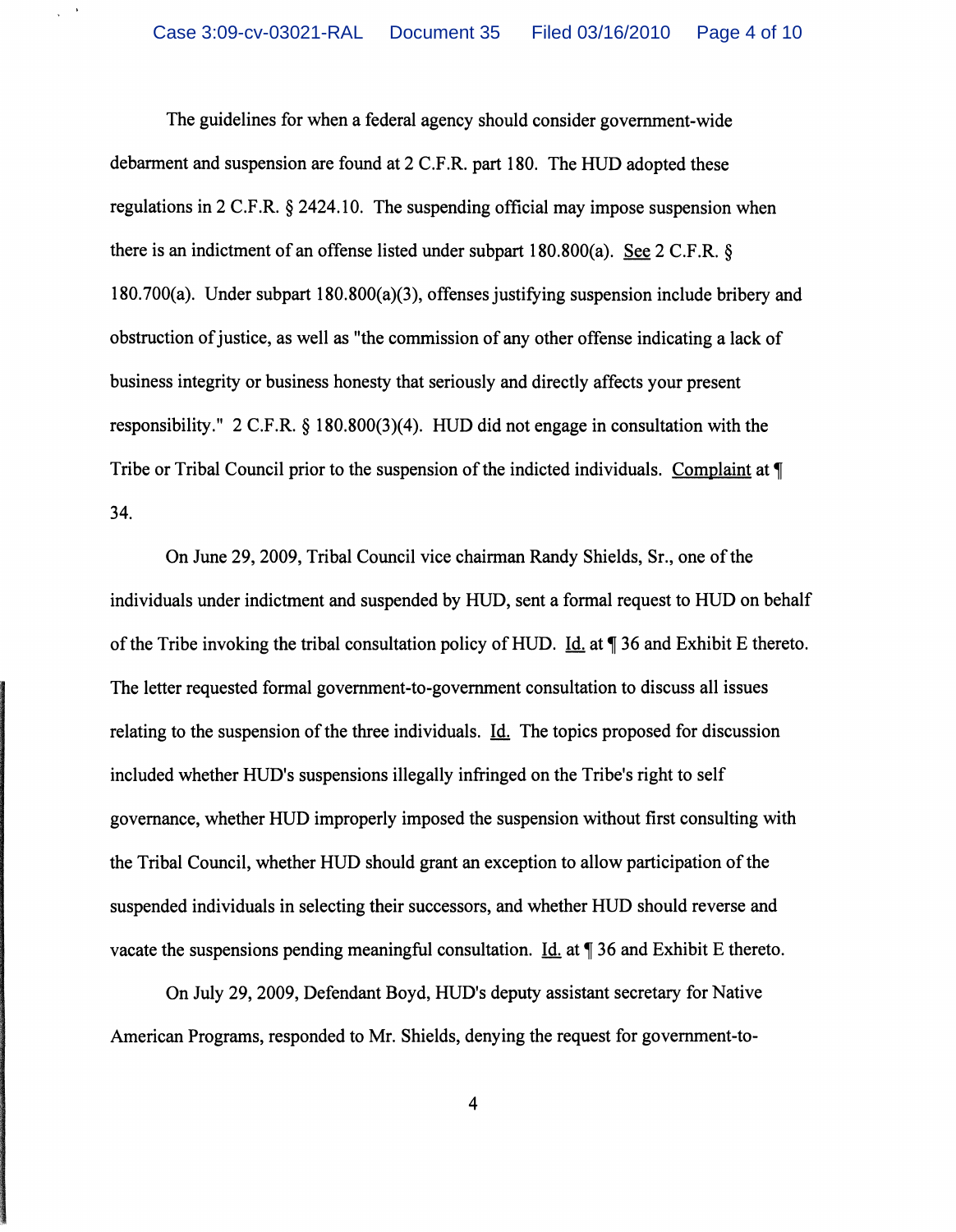government consultation. Id. at  $\P$  37 and Exhibit F. The letter explained that the tribal consultation policy "applies when any proposed policies, programs or actions are identified by HUD as having a substantial direct effect on an Indian tribe." The HUD letter then explained that HUD did not view the suspension of three members of the Board of Commissioners of the Tribal Housing Authority to qualify as an action with a substantial direct effect on the Tribe for purposes of the tribal consultation policy. Id. at  $\P$  38-39 and at Exhibit F thereto. The HUD letter referred to paragraph X of the HUD's tribal consultation policy, which stated that the policy is "not intended to, and does not, create any right to administrative or judicial review, or any other right or benefit or trust responsibility, substantive or procedural, enforceable by a party against the United States, its agencies or instrumentalities, its officers or employees, or any other person."  $\underline{Id}$ , at Exhibit F.

The Tribe and Tribal Housing Authority brought this Complaint alleging two counts of "arbitrary agency action," and "failure to observe procedure required by law." Id. at  $\P$  41-56. Reading the Complaint liberally to favor the Plaintiffs in the context of a motion to dismiss, the Complaint pleads claims under the Administrative Procedure Act ("APA"), 5 U.S.C. § 702-704, and for a declaratory judgment under 28 U.S.C. § 2201-02. The gravamen of Plaintiffs' Complaint is that HUD acted improperly in failing to consult with the Tribe under the tribal policy. Id. The Defendants' Second Motion to Dismiss asserts that the Court lacks jurisdiction because neither the Declaratory Judgment Act nor the APA, under these circumstances, waives sovereign immunity, and, secondarily, Plaintiffs' Complaint fails to state a claim upon which relief may be granted.

## II. Discussion.

 $\frac{1}{2}$  ,  $\frac{1}{2}$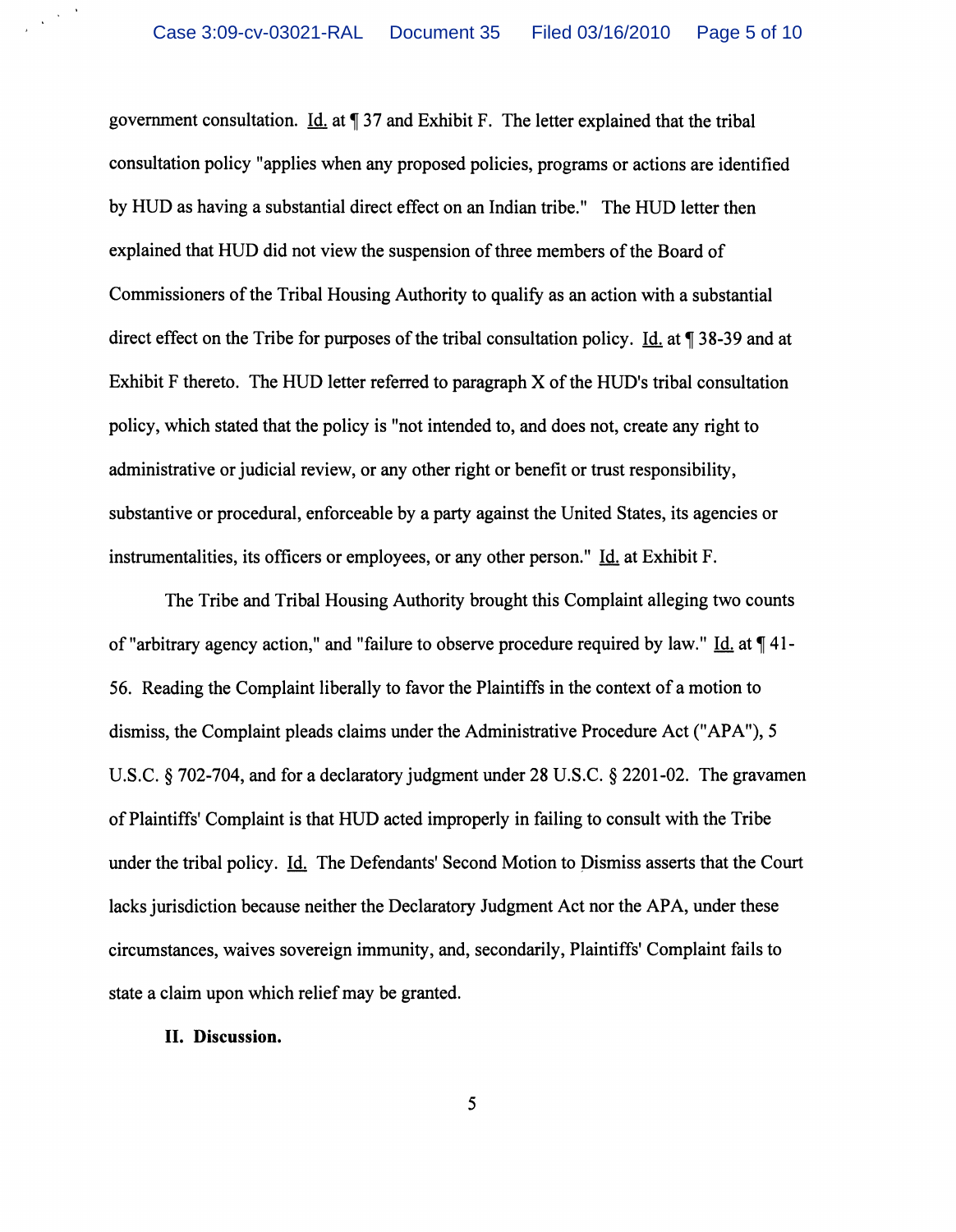#### A. Sovereign Immunity Argument.

The Declaratory Judgment Act establishes the remedy of declaratory judgments as

follows:

 $\frac{1}{2}$  ,  $\frac{1}{2}$ 

In a case of actual controversy within its jurisdiction  $\dots$  any court of the United States, upon the filing of an appropriate pleading, may declare the rights and other legal relations of any interested party seeking such declaration, whether or not further relief is or could be sought. Any such declaration shall have the force and effect of a final judgment or decree and shall be reviewable as such.

## 28 U.S.C. § 2201(a).

The Declaratory Judgement Act is not an independent grounds for subject matter

jurisdiction of the court. As the Supreme Court of the United States has stated:

[T]he operation of the Declaratory Judgment Act is procedural only. Congress enlarged the range of remedies available in federal courts but did not extend their jurisdiction.... The Declaratory Judgment Act allowed relief to be given by way of recognizing the plaintiffs right even though no immediate enforcement of it was asked. But the requirements of jurisdiction - the limited subject matters which alone Congress had authorized the district courts to adjudicate - were not impliedly repealed or modified.

Skelly Oil Co. v. Phillips Petroleum Co., 339 U.S. 667, 671-72 (1950); see also Western Cas.

Co. v. Herman, 405 F.2d 121,124 (8th Cir. 1968). In short, "the declaratory judgment statute

is strictly remedial in nature and does not provide a separate basis for subject matter

jurisdiction." First Federal Sav. & Loan Ass'n of Harrison, Ark. v. Anderson, 681 F.2d 528,

533 (8th Cir. 1982). Thus, the declaratory judgment action "does not provide an independent

basis for federal jurisdiction." Victor Foods, Inc. v. Crossroads Econ. Dev. of St. Charles

County, Inc., 977 F.2d 1224, 1227 (8th Cir. 1992).

The Plaintiffs also invoked the APA as a basis for jurisdiction. Under the APA, "[a] person suffering legal wrong because of agency action, or adversely affected or aggrieved by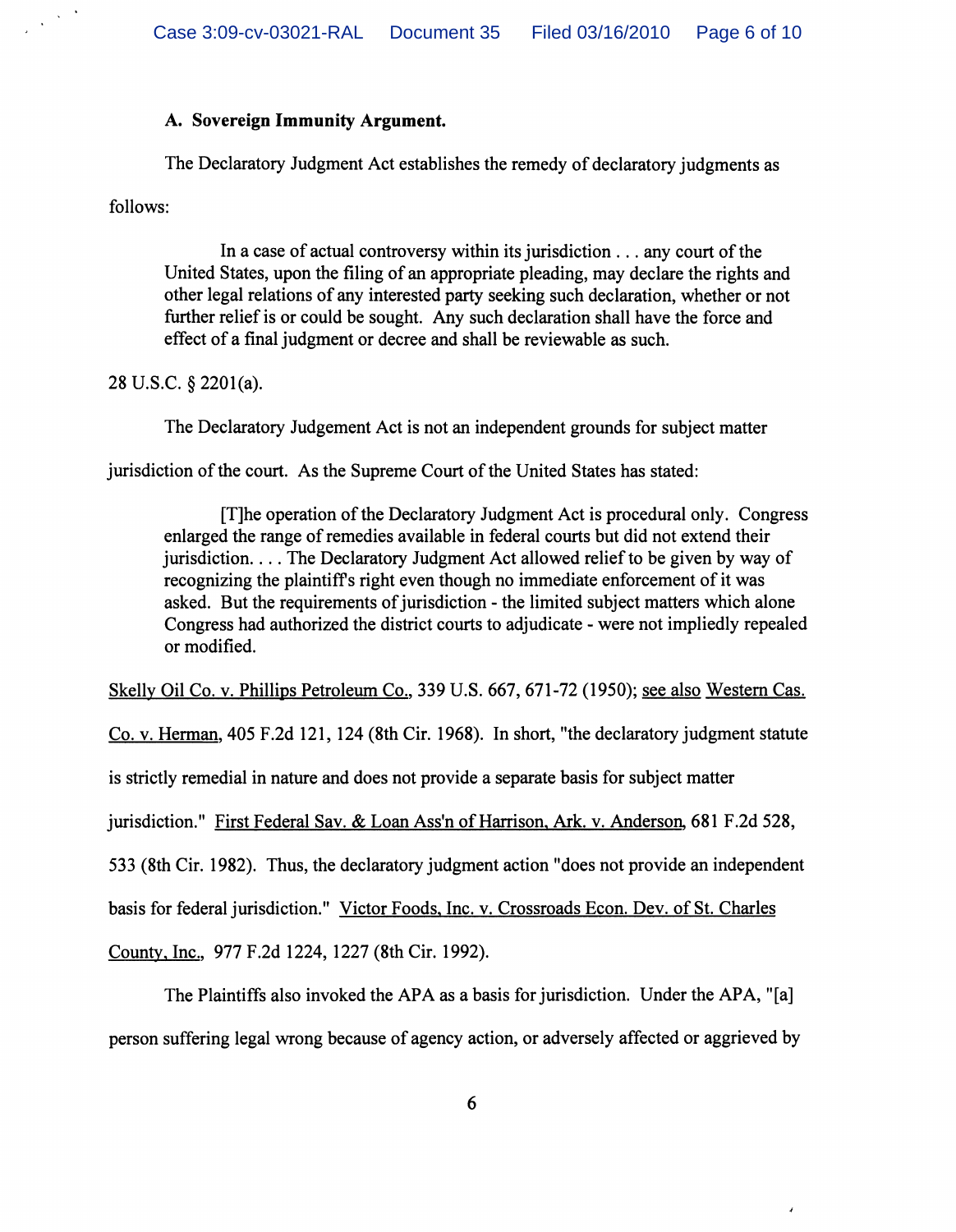agency action within the meaning of a relevant statute, is entitled to judicial review thereof." 5 U.S.C. § 702. Thus, "a basic presumption of judicial review of agency action is embodied in the APA." Lincoln v. Vigil, 508 U.S. 182,190 (1993).

In limited circumstances, judicial review is not applicable to agency action. Under 5 U.S.C. § 701(a), judicial review does not extend when "statutes preclude judicial review," or "agency action is committed to agency discretion by law."  $5 \text{ U.S.C.} \$ 701(a)(1)$  and (2). The Defendants argue that denial of consultation under the tribal consultation policy is not subject to judicial review, and thus there is no waiver of sovereign immunity under the APA. The Court notes that there are circumstances where a refusal to consult with a tribe prior to agency action is subject to judicial review. See Yankton Sioux Tribe v. Kempthome, 442 F. Supp. 2d 744, 783 (D.S.D. 2006). Because this case is subject to dismissal for failure to state a claim, the Court need not reach or resolve the question of whether review of HUD's denial of consultation under these circumstances is within the waiver of sovereign immunity found in the Administrative Procedure Act.

#### B. Failure to State a Claim.

 $\frac{1}{2}$  ,  $\frac{1}{2}$ 

The Court is mindful that dismissal for failure to state a claim is appropriate only when "it is clear that no relief could be granted under any set of facts that could be proved consistent with the allegations" of the complaint. Aten v. Scottsdale Ins. Co., 511 F.3d 818, 820 (8th Cir. 2008). Such a situation exists with respect to Plaintiffs' Complaint because the causes of action focus wholly on HUD's refusal to consult with the Tribe under HUD's tribal consultation policy and because that tribal consultation policy does not permit a cause of action.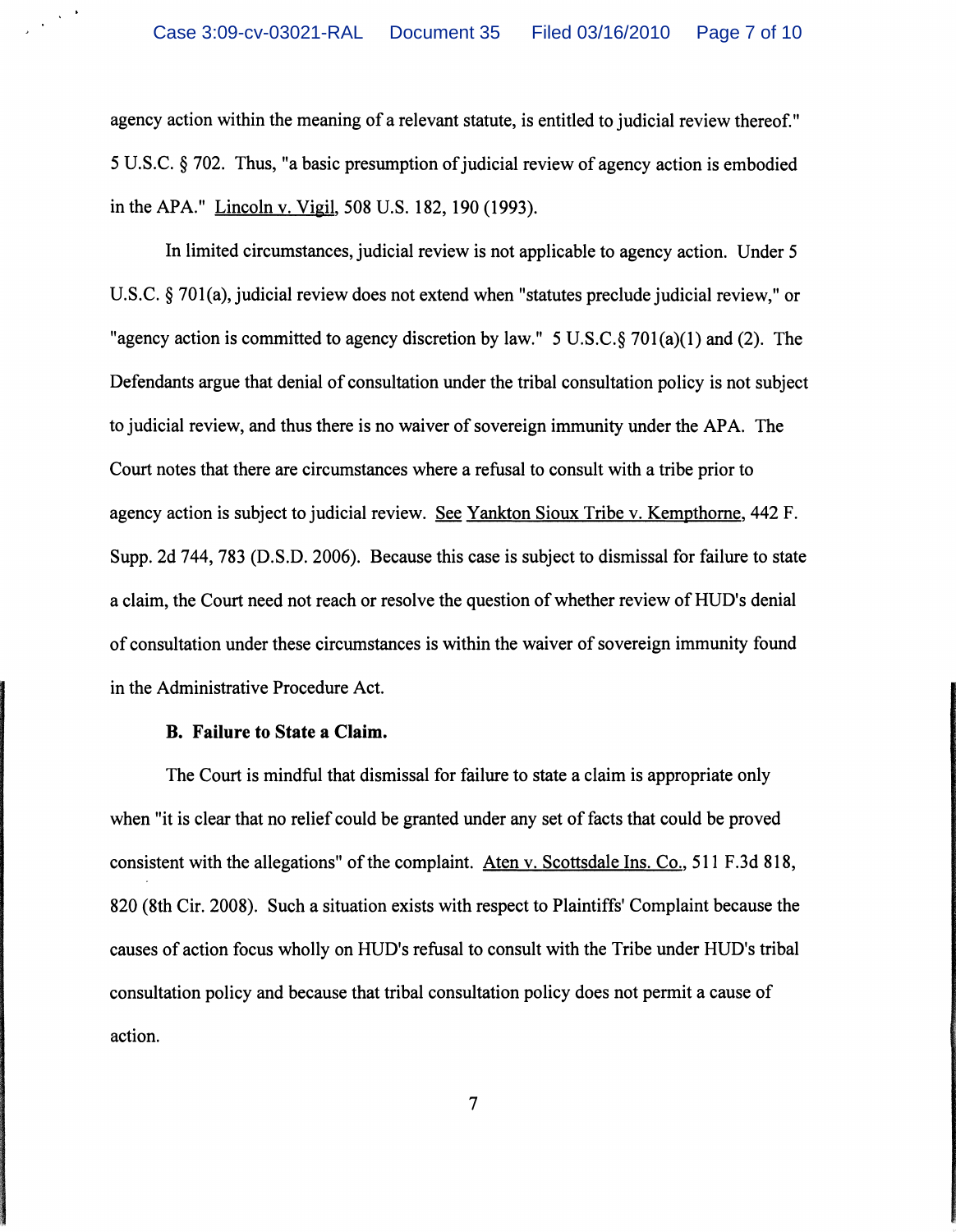$\sim$ 

Paragraph X of the tribal consultation policy at issue states that the policy is "not intended to and does not create any right to administrative or judicial review or any other right or benefit or trust responsibility, substantive or procedural, enforceable by a party against the United States, its agencies or instrumentalities, its officers or employees, or any other persons." Complaint at  $\P$  40 and Exhibit F thereto; X. "General Provisions," 66 Fed. Reg. 49784, 49786 (September 28, 2001). In a similar case, this district court, and the United States Court of Appeals for the Eighth Circuit on appeal, determined that no claim can be stated under a similarly worded tribal consultation policy. Yankton Sioux Tribe v. U.S. Dept. of Health & Human Services, 496 F. Supp. 2d 1044, 1057 (D.S.D. 2007), affd 533 F.3d 634, 643 (8th Cir. 2008). In Yankton Sioux Tribe, one of the claims asserted by the Plaintiffs was based on the failure of the Department of Health and Human Services ("HHS") to consult with the tribe under HHS's tribal consultation policy. Yankton Sioux Tribe, 496 F. Supp. 2d at 1057. As with the case here, the Plaintiffs in Yankton Sioux Tribe alleged that the tribal consultation policy created a justified expectation that the Tribe would receive a meaningful opportunity to provide its views before the agency action occurred. Id. at 1057. The HHS policy specifically provided: "Nothing in the Policy creates a right of action against the Department for failure to comply with this Policy." Id. The district court in Yankton Sioux Tribe dismissed the claim based on the tribal consultation policy, both because of the language of the policy and because the policy came into effect after the decision challenged by the Plaintiffs have been made. Id.

On appeal to the United States Court of Appeals for the Eighth Circuit, the court noted the new claim that HHS's "decision failed to comply with the requirements of a tribal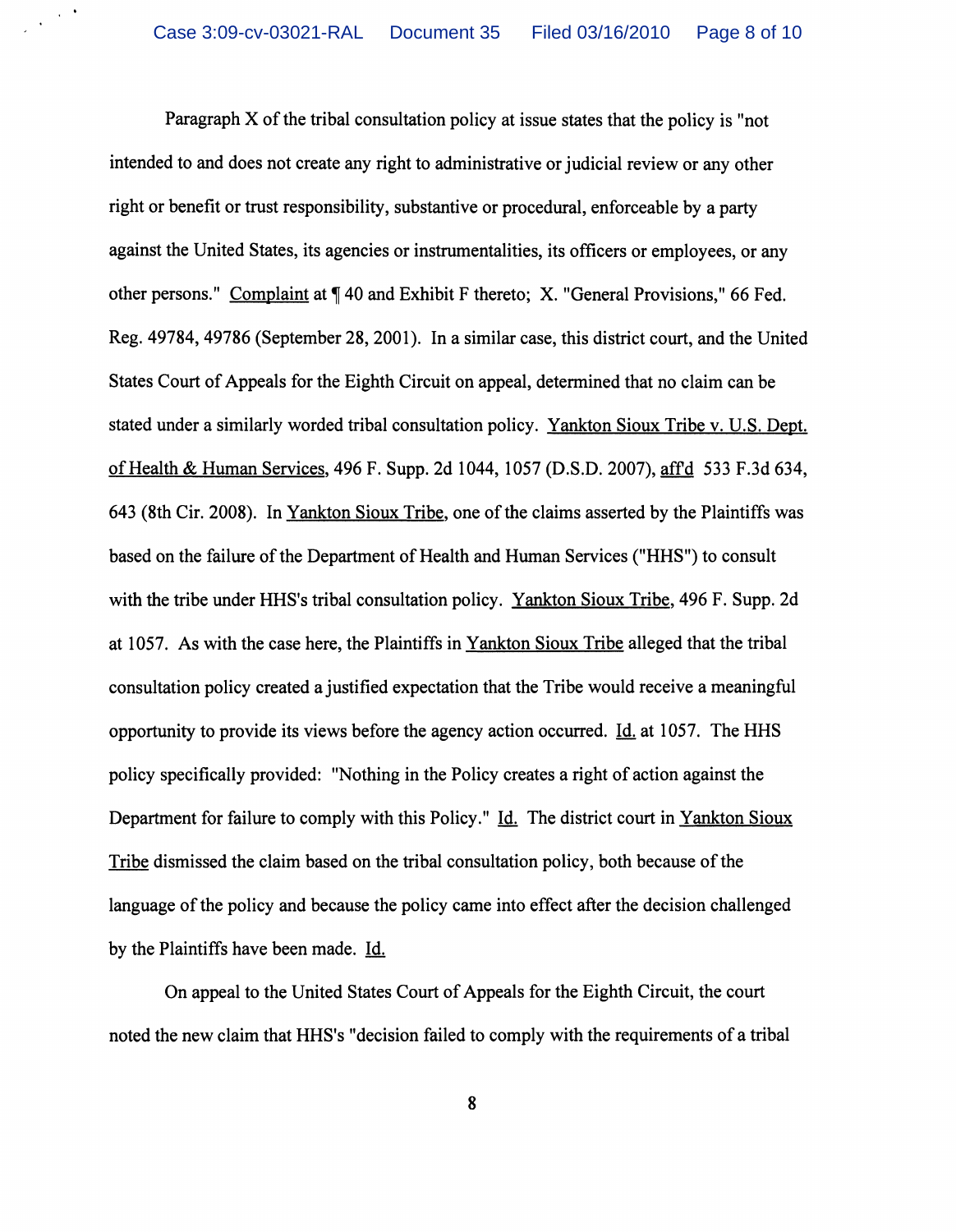consultation policy." Yankton Sioux Tribe, 533 F.3d at 643. The Eighth Circuit then noted, "[t]hat policy expressly states, however, that '[n]othing in the Policy creates a right of action against the Department [HHS] for failure to comply with this Policy." Id. at 643.

In this case, the HUD policy is substantially similar to the HHS policy in making clear that the tribal consultation policy "does not create any right to administrative or judicial review ... enforceable by a party against the United States, its agencies or instrumentalities, its officers or employees, or any other persons." As with respect to the HHS policy in Yankton Sioux Tribe, a claim based on HUD's refusal to consult under the tribal consultation policy does not state a claim. Simply put, the express language of the HUD tribal consultation policy makes clear that it creates no enforceable right or cause of action.

The claims made under the Declaratory Judgment Act and APA by the Plaintiffs in this case relate solely to the decision of HUD not to consult with the Tribe prior to the suspensions of the three indicted individuals from contracting with HUD and refusal to consult about the decision thereafter. That is, the only claim made here in this Complaint is based on the tribal consultation policy. The terms of the tribal consultation policy are unambiguous in making clear that no right of judicial review arises out of the tribal consultation policy. Accordingly, the Complaint fails to state a claim upon which relief may be granted.

#### III. Conclusion.

 $\sim$ 

For the reasons contained herein, it is

ORDERED that Defendant's Second Motion to Dismiss (Doc. 14) is granted. It is further